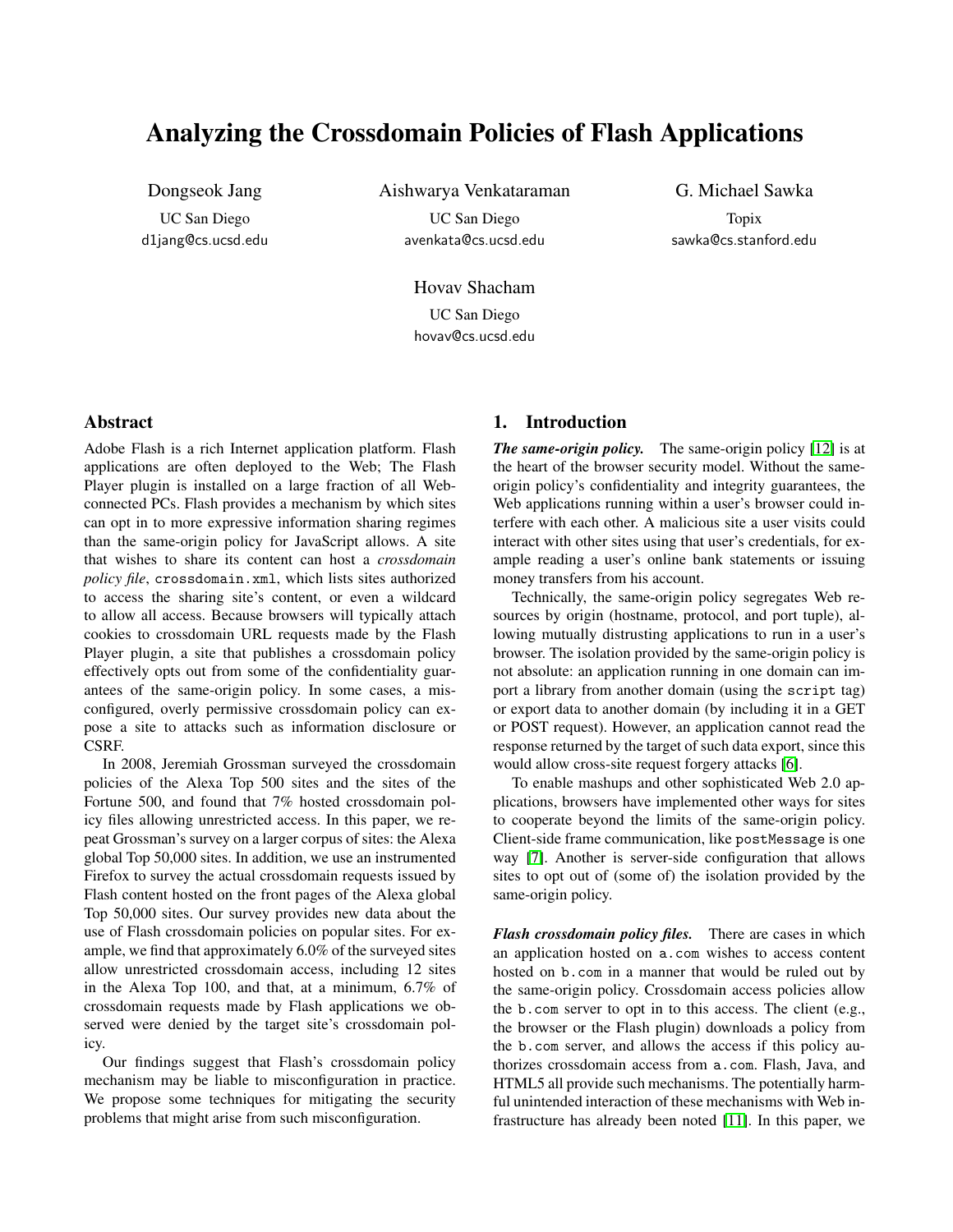study the *intended* behavior of one of these mechanisms as deployed in the wild: Flash's crossdomain policy file, crossdomain.xml.

The Flash Player plugin is installed in a large fraction of all Web-connected PCs. Flash SWF files are often used as video containers, but can also encode rich application behavior using ActionScript, Flash's ECMAScript-derived script-ing language.<sup>[1](#page-1-0)</sup> For example, Flash applications can use the URLLoader class to make HTTP requests and read the content returned. By default, such requests must obey the sameorigin policy, but servers can choose to allow more access through a crossdomain policy [\[4\]](#page-12-4). Flash crossdomain policy is encoded in an XML file named crossdomain.xml, hosted in a server's root directory (and, in certain cases, also in other files in subdirectories). The "allow-access-from" element is used to specify domains from which crossdomain requests are allowed; one such choice is "\*", meaning that all requests are allowed.

Crucially, a user's cookies are usually attached to crossorigin HTTP requests that are made through ActionScript and authorized by crossdomain policy. More specifically, when a Flash application hosted at a.com makes an authorized crossorigin request to b.com by means of an ActionScript class like URLLoader, the Flash Player plugin requests the resource from the browser using an NPAPI call. The browser then uses its URL-fetching infrastructure to retrieve the b.com resource on behalf of Flash Player. Commonly used browsers attach any applicable cookies in their cookie file to the b.com request. This is the documented, expected behavior [\[1\]](#page-12-5), and allows crossorigin requests to be associated with a session established earlier and identified by a cookie. What's more, this behavior comes about because of the way that browsers handle URL-requesting NPAPI calls, not because of choices made by the Flash Player plugin itself.

Nonetheless, allowing crossdomain access to a site that uses cookies for authentication may leak sensitive user data and may defeat token-based crosssite request forgery defenses. (This observation was already made at least as early as 2006, Shiflett and Couvreur [\[19,](#page-12-6) [8\]](#page-12-7), and is not a contribution of our paper.) When b.com allows Flash crossdomain access from a.com, it gives up the confidentiality guarantees of the same-origin policy with respect to a.com. This is a problem if a.com is malicious (or compromised by attacks such as cross-site scripting): a.com will host a Flash application that makes crossdomain requests and will trick logged-in b.com users into rendering this file in their Flashequipped browser. Note that this attack is possible even if b.com is never legitimately accessed through Flash, and hosts a permissive policy file by accident or as a holdover from previous usage.

Even more seriously, when b.com allows Flash crossdomain access from "\*", *it gives up the confidentiality guar-* *antees of the same-origin policy altogether*. Adobe warns that this "is a dangerous practice, and you should only grant access to '\*' if you are certain that the scope of the policy file does not host any access-controlled, personalized, or private data" [\[4,](#page-12-4) Section 1.3.3.1]. From a security standpoint, allowing access from "\*" is appropriate for specialized domains that act as content repositories (such as YouTube's \*.ytimg.com), but not for other domains. But real-world configuration of crossdomain policy files may not reflect security best practices.

*Our contribution.* We perform a large-scale empirical study of crossdomain policy files in use by popular Websites. We retrieved the crossdomain.xml files of each of the Alexa global Top 50,000 domains (except where forbidden by  $\texttt{robots.txt}$ . In addition, we used a modified Firefox browser to observe the actual crossdomain requests issued by Flash applications hosted on the front pages of Alexa Top 50,000 domains.

Speaking formally, our first measurement allows us to construct a portion of the "can-read" graph, in which vertices are origins and a directed edge from b.com to a.com means that b.com's policy file grants crossdomain access to a.com; and our second measurement allows us to approximate the related "does-read" graph, in which a directed edge indicates a crossdomain access that occurs in practice. (In the absence of crossdomain access policies, both graphs would have no edges.) Nodes with high out-degree in the first graph could be attacked by many sites (in particular, sites allowing "\*" access correspond to nodes with effectively infinite outdegree); nodes with high in-degree, if compromised, could be used to attack many sites. And differences between the two graphs are evidence of policy files that are either overly permissive or overly restrictive.

Our major result is that approximately 17% of sites in the Alexa Top 50,000 host a crossdomain.xml policy. Fully 36% of these (i.e., 6.0% of all 50,000 sites) allow "\*" access. This includes many sites that are not pure content repositories of the sort envisioned for a "\*" access policy.

We show that the risk of private information disclosure is not merely theoretical: we find sites with a "\*" access policy that actually do use cookies for authentication and that maintain private information for logged-in users. As one concrete example, scribd.com (#234 on the Alexa list) discloses information about logged-in users at http://www.scribd.com/info, and www.scribd.com hosts a "\*" crossdomain access policy. It is thus likely that attackers could use Flash crossdomain access to learn sensitive information about Scribd's users.

In addition, we find domains that are allowed to read 100 or more other domains; these typically host advertising or content services, and have access to some high-profile sites; for example, \*.brightcove.com is allowed by the sites of

<span id="page-1-0"></span><sup>1</sup> See [http://www.adobe.com/devnet/actionscript/references.](http://www.adobe.com/devnet/actionscript/references.html) [html](http://www.adobe.com/devnet/actionscript/references.html) for ActionScript documentation.

<span id="page-1-1"></span><sup>&</sup>lt;sup>2</sup> Here and elsewhere in this paper we use the Alexa list as of January 29th, 2011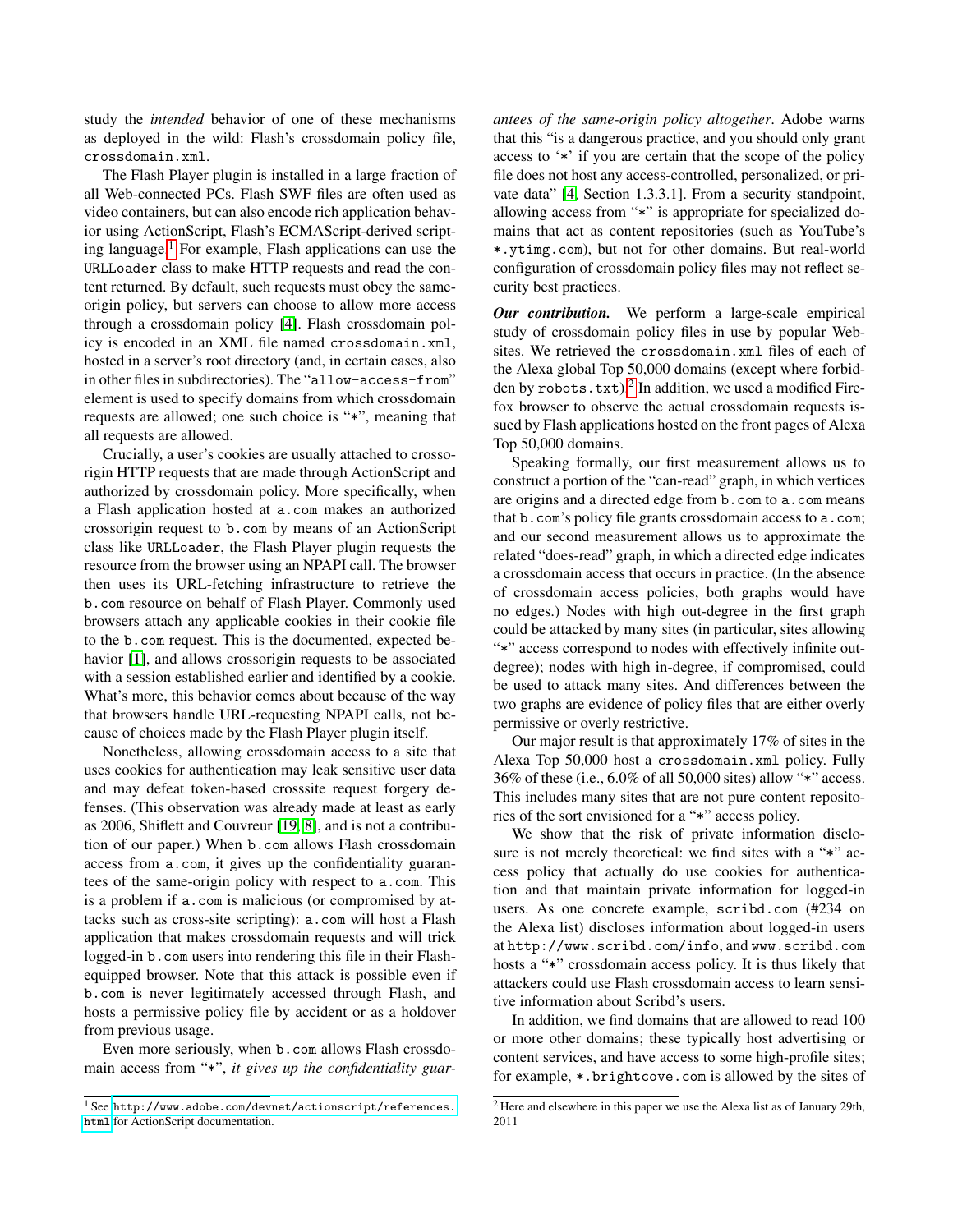```
<cross-domain-policy>
 <allow-access-from domain="sub.secret.com" />
 <allow-access-from domain="safe.com" />
</cross-domain-policy>
```
<span id="page-2-0"></span>Figure 1. An example crossdomain.xml file.

the New York Times and ESPN, as well as 171 other sites in the top 50,000.

*Related work.* Shortly after first noting the possibility of Flash-based crossdomain CSRF, Chris Shiflett noted the possibility of a "witch hunt" of sites with permissive crossdomain access policies [\[18\]](#page-12-8), and pointed to a site, crossdomainxml.org (now offline), that tracked the use of crossdomain policies in popular sites.

That same month (October, 2006), Jeremiah Grossman surveyed the use crossdomain policies in the Alexa Top 100 sites and Fortune 500 company sites [\[9\]](#page-12-9). He found that 6% of the Alexa Top 100 and 2% of the Fortune 500 company sites allowed "\*" access. In May, 2008, Grossman repeated his survey, extending it to the Alexa Top 500 and Fortune 500 [\[10\]](#page-12-10). Grossman's second survey found that 7% of these sites (combined) allowed "\*" access. Our study confirms Grossman's findings, showing that, three years later, 10% of the Alexa Top 500 sites allow "\*" access.

Simultaneously with our survey, Kontaxis et al. [\[14\]](#page-12-11) surveyed crossdomain policies for Flash and Microsoft's Silverlight on the Alexa global Top 100,000 sites, as well as the Fortune 500 company sites, and 500 top sites for each of several countries. They find that approximately 7% of the Top 100,000 sites host a "\*" policy, and also describe differences in crossdomain policy use between countries and depending on site rank.

Like the survey of Kontaxis et al., ours covers a much larger set of sites than Grossman's surveys. Though we gather much the same data as Kontaxis et al., our analysis focuses on other features; in addition, we use a modified browser to study actual crossdomain policy requests issued by Flash applications.

*Threat model.* Except where we state otherwise, we assume the standard Web attacker threat model [\[7\]](#page-12-2). A Web attacker has a domain from which she can serve HTTP and HTTPS traffic (with a valid SSL certificate), and to which she can drive traffic, for example through ads or spam. A few of our attacks require the attacker to be able to upload certain kinds of content to otherwise-trusted servers. The attacker might have an account on a blogging service, for example.

*Lessons.* We draw two broader lessons from our experimental study. First, it is dangerous for a single file, if misconfigured, to have a drastic effect on the security of a site even a site that does not itself rely on Flash for functionality. Accidental misconfiguration may go undetected by ev-

```
0:<cross-domain-policy>
1: <allow-access-from domain="*.secret.com" />
2: <allow-access-from domain="0.0.0.0" />
3: <allow-access-from domain="safe.com"
                               secure="false"/>
4:</cross-domain-policy>
```
<span id="page-2-1"></span>Figure 2. An example crossdomain.xml file with various ways of naming domains.

eryone but attackers. Second, whitelist access control mechanisms like crossdomain.xml will tend towards overpermissive configurations in practice, enabling functionality at the (invisible) expense of security. This is not a new lesson; writing in 2000, Zwicky, Cooper, and Chapman [\[22,](#page-12-12) p. 508] describe a similar problem with the X Windowing System's xhost mechanism:

Users tend to forget to preauthorize the host before starting the clients, which are then refused access. After this happens a few times, many users disable the control altogether. For example, they issue an xhost + command to allow connections from any and all hosts in the name of convenience (so they can easily run programs on remote systems), without giving any thought to the security implications of their actions.

Another such mechanism is the rhosts file that controls access in the r\* suite of protocols; misconfigured rhosts files were used in 1988 by the Morris worm as a propagation vector [\[17\]](#page-12-13). Compared to xhost and rhosts, misconfigured crossdomain.xml files have the additional disadvantages of, first, affecting not just the site's administrators but its users, and, second, being easily discoverable, as we have shown in our survey.

*Ethics.* In both our survey of crossdomain policy files and of Flash applications, we respected sites' robots.txt policies, and attempted to avoid placing unnecessary load on the sites. We confirmed that cookies are attached to Flash crossdomain requests by modern browsers using only servers under our control. We did not make any crossdomain requests to any of the sites in our survey or otherwise attempt to probe any vulnerabilities.

Prior to publication, we discussed our results with Adobe. Where feasible, we also hope to alert sites that host overly permissive crossdomain policy files, though this is difficult given the number of affected sites.

### <span id="page-2-2"></span>2. Flash Crossdomain Policies

*Cross-domain policies.* Flash's crossdomain policy was introduced in version 7 of Flash Player. Its goal was to harmonize Flash's default access policy with the JavaScript same-origin policy while allowing sites to opt for more expressive access policies, including the default policy in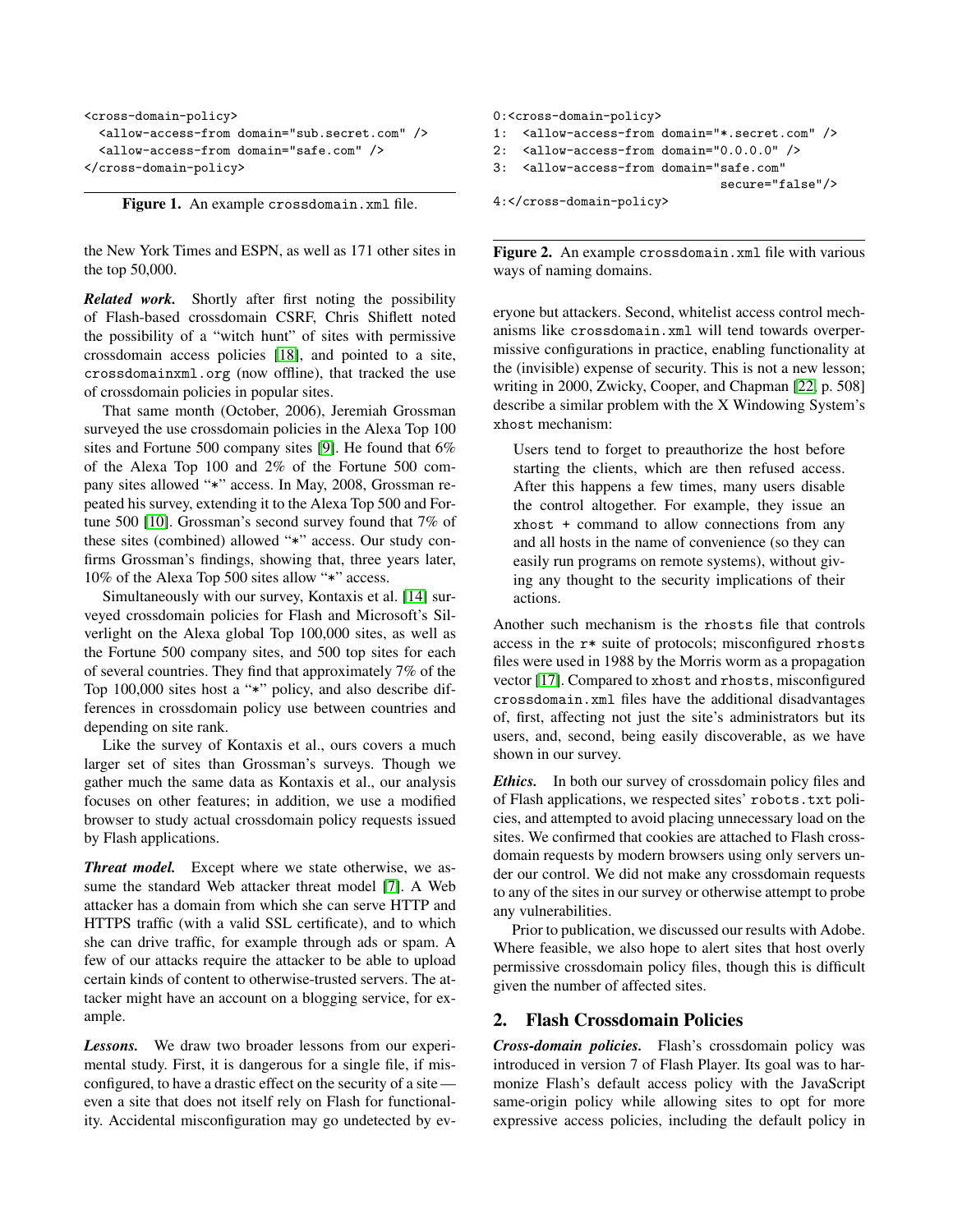

<span id="page-3-0"></span>Figure 3. Example attack exploiting overly permissive crossdomain policy. 1: User logs into secret.com. 2: Later, the user is tricked to retrieve and execute a malicious Flash application embedded in a Web page on evil.com. 3: The Flash application on evil.com attempts to read data from http://secret.com/info.php. Flash Player fetch the crossdomain.xml policy file of secret.com to check whether secret.com allows for crossdomain requests from evil.com. Since the fetched crossdomain.xml file specifies unrestricted crossdomain policy, Flash Player allows the Flash application to issue the crossdomain request. 4: The Flash application on evil.com issues the crossdomain request to http://secret.com/info.php to which the browser attach the user's active session cookie. The requested Web page, http://secret.com/info.php, renders content containing the user's confidential information based on the provided session cookie, and the content is sent back to the Flash application. 5: The malicious Flash application sends the confidential data back to evil.com

previous versions of Flash Player [\[5\]](#page-12-14). In prior versions, Flash Player enforced a variant of the JavaScript sameorigin policy under which a Flash application on a subdomain could read data from its parent domain. For example, a Flash application residing on sub.a.com could read a Web page residing on a.com. By contrast, JavaScript considers sub.a.com and a.com to be distinct domains.

Versions of Flash Player beginning with Flash Player 7 enforce the same origin separation as JavaScript. For backwards compatibility with Flash applications reliant on the old behavior, and to allow for more expressive crossdomain access policies, Flash Player 7 allowed sites to define custom crossdomain policies. When a Flash application tries to read data from another domain, the Flash Player consults the crossdomain.xml file on the domain. This XML file specifies what crossdomain access is allowed; Flash Player allows the access only if it is consistent with policy. With crossdomain.xml files, Flash applications can communicate between domains by explicitly specifying crossdomain policies, and can maintain backward compatibility by allowing access from subdomains.

Figure [1](#page-2-0) shows an example crossdomain.xml residing on the imaginary Website secret.com. The policy file authorizes two types of crossdomain access, from sub.secret.com and from safe.com. The first rule might be in support of legacy Flash applications expecting the access policy from Flash Player 6; the second might allow access from a trusted affiliate. The crossdomain.xml file in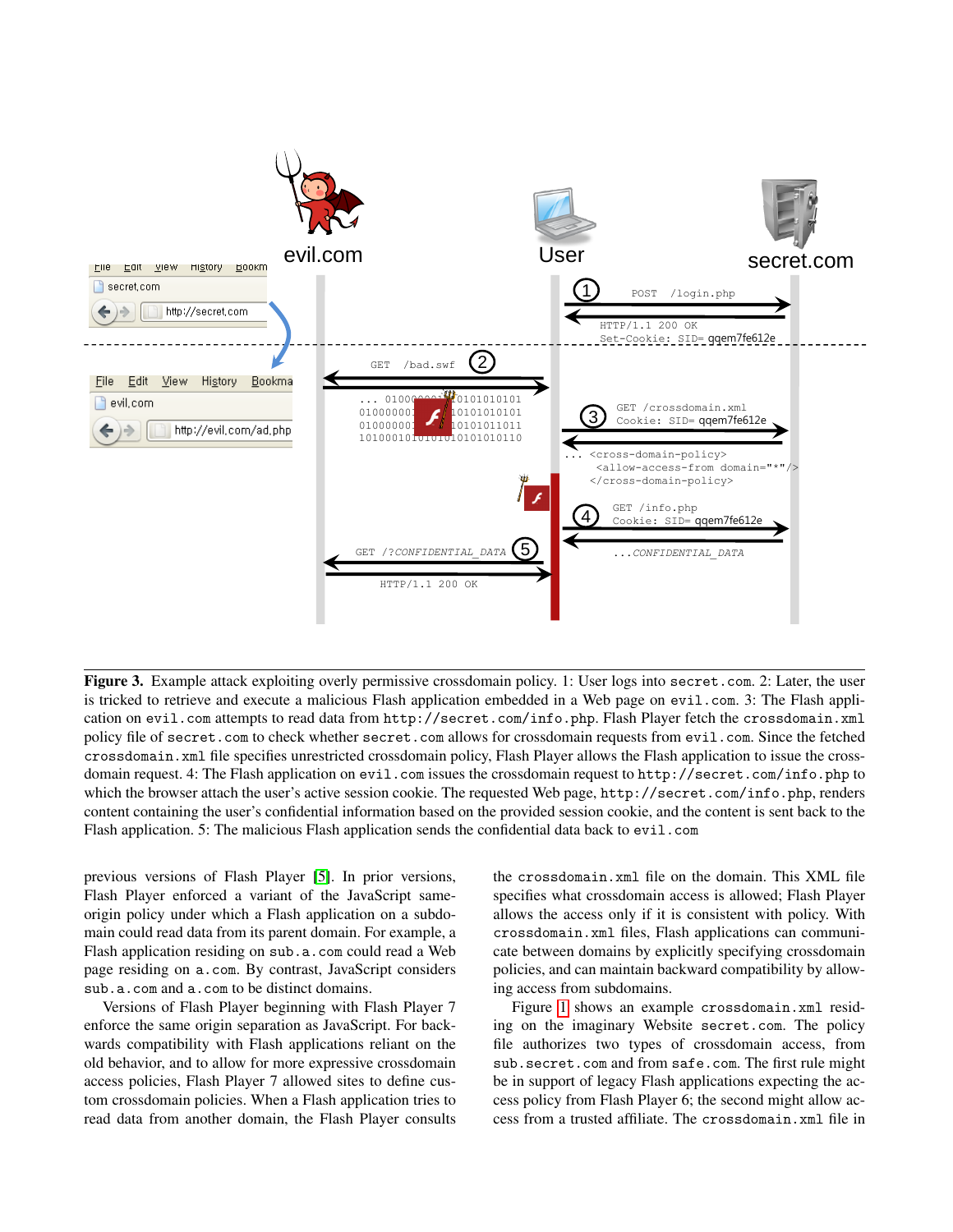Figure [2](#page-2-1) illustrates a variety of possible rules. When specifying a rule, one can use a wildcard character (line 1) and even an IP address to name a domain (line 2). Moreover, a site served over HTTPS can allow crossdomain access by Flash applications served over HTTP by using a "secure" attribute set to the value "false" (line 3).

*Attack vectors.* Websites might be open to serious attacks if they host overly permissive crossdomain policy files. If b.com allows crossdomain access from a.com, then a malicious Flash application hosted on a.com can mount information-disclosure attacks on b.com's users, by causing those users' browsers to make requests for pages on b.com that include sensitive information and exfiltrating that information. Figure [3](#page-3-0) shows a concrete example. Consider a Website, secret.com, that hosts a crossdomain.xml file stating that evil.com is allowed to make crossdomain requests to secret.com. Suppose there is a Web page, http://secret.com/info.php, contains confidential information and hence is only accessible to a user with a valid login session identified by the user's cookie value. If the attacker can trick a user logged in to secret.com to visit evil.com, she can serve to that user a malicious Flash application that uses Flash's facilities to read the contents of http://secret.com/info.php. Flash Player will allow this query, since it is authorized by secret.com's crossdomain policy, and the browser will fulfill it, attaching the user's secret.com cookies to the HTTP request. The contents of the sensitive page will be disclosed to the malicious Flash application, which can send it to the attacker's server.

One kind of sensitive information that could be disclosed by this mechanism is the CSRF tokens intended to prevent cross-site request forgery attacks [\[6\]](#page-12-1); such an attack would allow the malicious Flash application to manipulate the state of the user's session on secret.com. This possibility was noted in 2006 by Shiflett and Couvreur [\[19,](#page-12-6) [8\]](#page-12-7).

If an intranet Web server hosts an overly permissive crossdomain policy file, an attacker who convinces someone within that intranet to visit her site can use a Flash application to exfiltrate data from the intranet server. This is similar to DNS rebinding attacks [\[13\]](#page-12-15). Unlike the attacks considered above, this attack on intranet servers does not depend on the fact that current browsers attach cookies to crossdomain requests made by Flash applications.

#### <span id="page-4-1"></span>3. Crossdomain Policies on Popular Websites

To understand the Flash crossdomain policies that are deployed in the wild, we carried out a survey of the (top-level) crossdomain policy files published on 50,000 high-traffic sites.

To undertake our crawl, we used a machine with a 3.20GHz Pentium 4 processor, running the Ubuntu 10.04.2 ("Lucid Lynx") distribution of Linux. The crawl started on March 23, 2011 and was completed on March 25, 2011, taking 42 hours overall.

| Rank | <b>Site</b>           | Description     | <b>HTTP</b>              |
|------|-----------------------|-----------------|--------------------------|
| 9    | qq.com                | Chinese news    |                          |
| 47   | youku.com             | Chinese video   | $\overline{a}$           |
| 48   | tudou.com             | Chinese video   |                          |
| 51   | xvideos.com           | adult           |                          |
| 61   | pornhub.com           | adult           |                          |
| 65   | about.com             | online resource |                          |
| 68   | zedo.com              | advertising     |                          |
| 77   | youporn.com           | adult           | Y                        |
| 81   | ifeng.com             | Chinese news    | $\overline{a}$           |
| 87   | imageshack.us         | media hosting   | $\overline{\phantom{0}}$ |
| 88   | rapidshare.com        | file sharing    | Y                        |
| 99   | ehow.com              | O&A             | $\overline{\phantom{0}}$ |
| 115  | cpxinteractive.com    | advertisement   | Y                        |
| 139  | ku6.com               | Chinese news    | $\overline{a}$           |
| 153  | $56.$ com             | news            |                          |
| 169  | imgur.com             | image sharing   |                          |
| 179  | reference.com         | online learning |                          |
| 184  | liveinternet.ru       | news            |                          |
| 191  | bild.de               | news            |                          |
| 192  | onet.pl               | Polish news     |                          |
| 193  | archive.org           | web archive     | -                        |
| 220  | foxnews.com           | news            | $\overline{a}$           |
| 229  | yfrog.com             | image sharing   |                          |
| 234  | scribd.com            | online reading  | Y                        |
| 239  | kaskus.us             | forum           |                          |
| 244  | seesaa.net            | Japanese blog   |                          |
| 246  | adultfriendfinder.com | adult           |                          |
| 249  | soufun.com            | housing         |                          |
| 252  | hardsextube.com       | adult           |                          |
| 253  | metacafe.com          | video sharing   | $\overline{a}$           |
| 272  | people.com.cn         | news            | $\overline{a}$           |
| 274  | odesk.com             | job search      |                          |
| 289  | slideshare.net        | sharing         |                          |
| 303  | keezmovies.com        | entertainment   |                          |
| 315  | ign.com               | entertainment   |                          |
| 339  | verycd.com            | entertainment   |                          |
| 356  | mashable.com          | social media    |                          |
| 367  | 7k7k.com              | entertainment   |                          |
| 371  | mercadolivre.com.br   | shopping        |                          |
| 385  | bigpoint.com          | online gaming   | $\overline{a}$           |
| 389  | ero-advertising.com   | advertisement   | $\overline{a}$           |
| 419  | imagebam.com          | image hosting   |                          |
| 436  | slutload.com          | adult           |                          |
| 455  | tradedoubler.com      | marketing       |                          |
| 469  | cntv.cn               | entertainment   |                          |
| 472  | vancl.com             | shopping        |                          |
| 480  | mynet.com             | Turkish news    |                          |
| 482  | wunderground.com      | weather         |                          |
| 484  | bloomberg.com         | financial news  | $\overline{a}$           |
| 486  | tnaflix.com           | adult           |                          |
|      |                       |                 |                          |

<span id="page-4-0"></span>Table 1. Top 50 sites hosting "\*" crossdomain policies.

*Surveyed sites.* In order to evaluate the nature of crossdomain policies used in the wild, we collected toplevel crossdomain.xml files from the Alexa global Top 50,000 Websites as of January 29th, 2011. Each Alexa top-site entry specifies a domain; for example, google.com and facebook.com are the two top sites. For each Alexa entry "example.com" we queried the server "http://example.com:80/". An equally valid choice for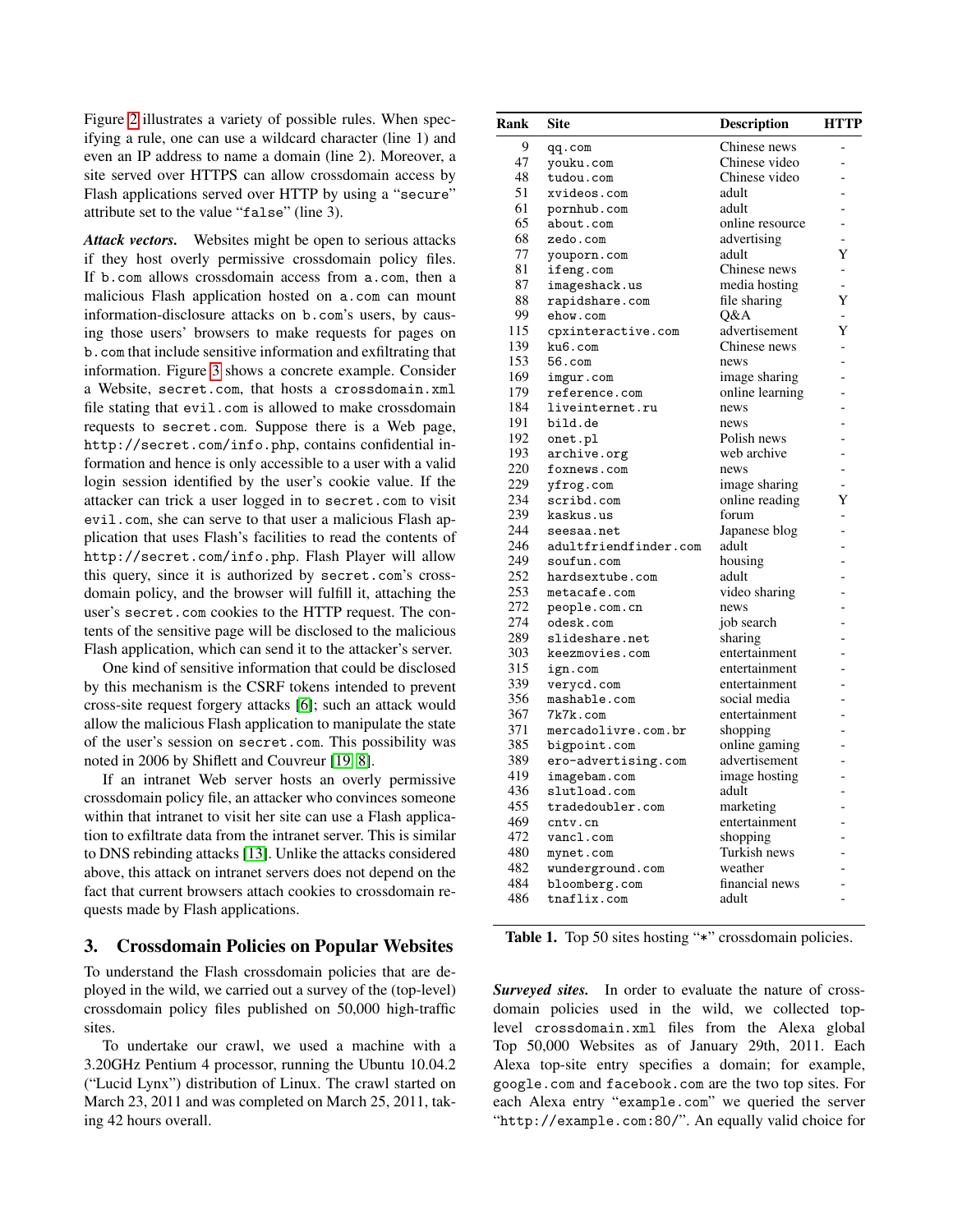

<span id="page-5-0"></span>Figure 4. Crossdomain policy on www.scribd.com (Upper left), the content of a user's information page (Lower left), and the screenshot of the page (Right).

host, "www.example.com", might give different results, but we do not have data to compare. This is a limitation of our survey. Our crawler did follow any HTTP redirects from example.com to www.example.com, however. Considering "www.example.com" would not have helped if a site's important content is hosted on another subdomain, e.g., "cdn.example.com". We did not attempt to make HTTPS connections in addition to HTTP connections. Nor did we attempt to gather sub-path policy files in addition to the rootlevel policy file.

*Policy file crawler.* We implemented a Python program that automatically crawls crossdomain.xml files on these Websites. The crawler first examines the robots.txt file that specifies these sites' robots exclusion policy; it proceeds to request crossdomain.xml only if robots.txt allows it. We did not examine crossdomain.xml files on 1,049 sites out of the 50,000 on the Alexa list because of robots.txt restrictions, leaving 48,951 sites to survey. We do not know whether these sites host crossdomain policy files. (Unlike us, of course, an attacker would not be deterred by robots.txt.)

*Websites with crossdomain policy files.* We found 8,264 Websites hosting crossdomain.xml files. This is 16.88% of the 48,951 sites for which we attempted to retrieve policy files. Out of the 8,264 Websites having crossdomain.xml files 7,686 specified "allow-access-from" rules and 1,241 specified "allow-http-request-headers-from" rules.

*Websites with unrestricted policy.* Out of 8,264 Websites with crossdomain.xml files, we found that 2,993 Websites allow unrestricted crossdomain requests from any domain by describing permitted domains as a wildcard ("\*"). Table [1](#page-4-0) shows the top 50 ranked Websites among these sites. The columns in the tables are as follows: "Rank" is the Website's Alexa rank; "Site" is exactly the name of the domain from which crossdomain.xml is collected through the HTTP protocol; "HTTP" is whether the policy allows a Flash application served via HTTP from another domain to access the site served in HTTPS: "Y" indicates that it is allowed and "-" indicates that it is disallowed.

Publishing an unrestricted policy is potentially dangerous when Web pages containing users' private information are hosted under the same domain. For example, on http://www.scribd.com (which hosts the same unrestricted-access crossdomain policy as does http://scribd.com), the page http:// www.scribd.com/info presents a logged-in user's name, location, and occupation. Since Scribd allows crossdomain Flash requests from any other domain, a user who encounters a malicious Flash application while logged in to Scribd is potentially subject to an information disclosure attack of the sort described at the end of Section [2.](#page-2-2) Figure [4](#page-5-0) shows the unrestricted crossdomain policy of http://www.scribd.com, the content of http://www.scribd.com/info when a user is logged in, for a sample user account we created. (We stress that we have not attempted to make crossdomain requests to Scribd. There may be server configuration of which we are unaware that defeats the potential attack described above.)

*Sites granted access in many* crossdomain.xml *files.* We found that a number of domains are allowed to access from many other Websites through Flash crossdomain requests. Table [2](#page-6-0) shows the ten domains most frequently listed in crossdomain.xml files on the Alexa Top 50,000 sites. Flash applications on the domains in Table [2](#page-6-0) can read data from many other Websites. The sites in this table may thus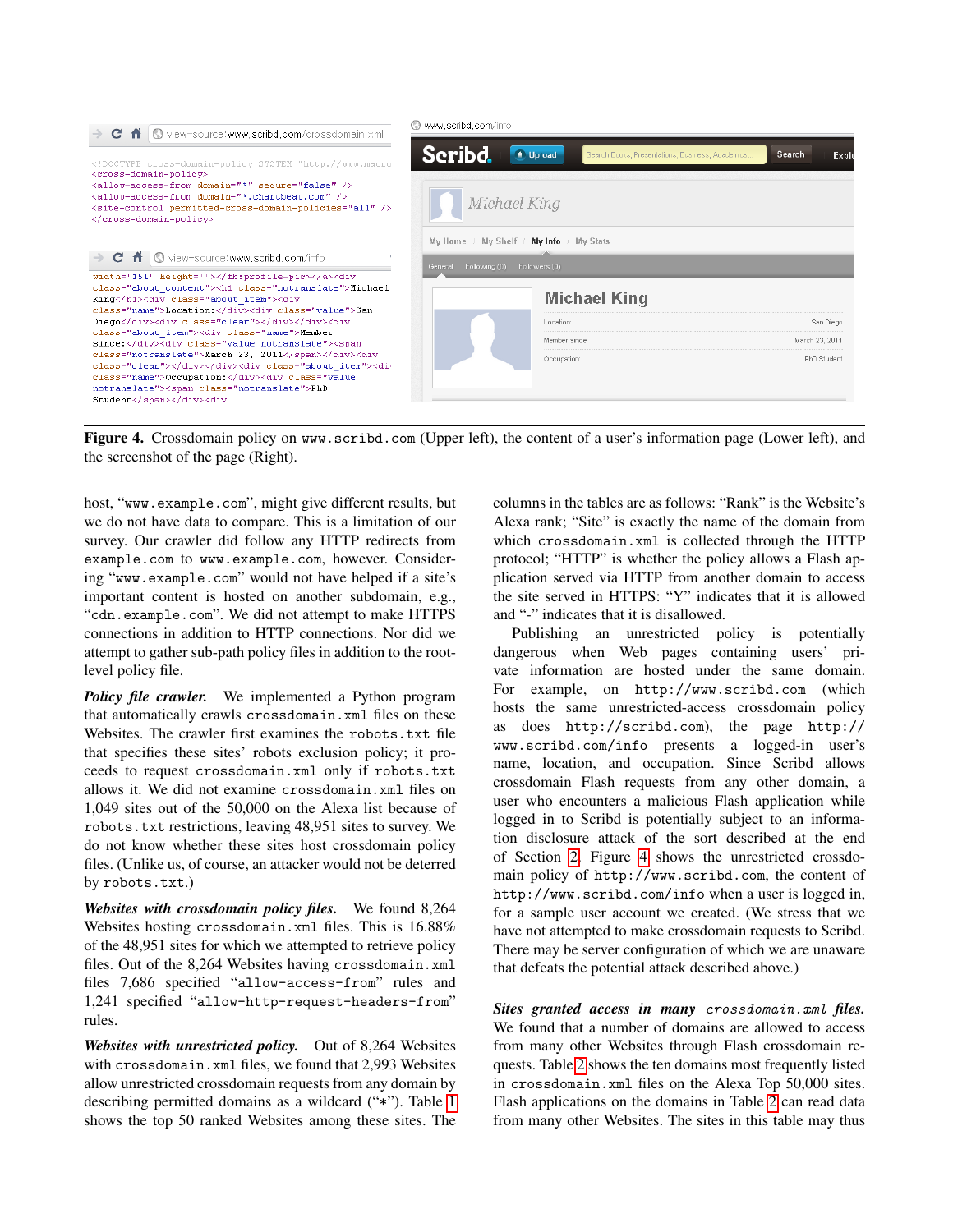| Domain            | <b>Description</b> | <b>Sites and Count</b>                                                   |
|-------------------|--------------------|--------------------------------------------------------------------------|
| *.brightcove.com  | advertisement      | espn.go.com, nytimes.com, weather.com, guardian.co.uk, wsj.com $+188$    |
| *.cooliris.com    | content            | cnet.com, download.com, wsj.com, reuters.com, t-online.de $+140$         |
| *.doubleclick.net | advertisement      | cnn.com, espn.go.com, doubleclick.com, wsj.com, livingsocial.com + 138   |
| *.2mdn.net        | advertisement      | cnn.com, espn.go.com, doubleclick.com, wsj.com, livingsocial.com + 110   |
| localhost         |                    | kooora.com, justin.tv, enet.com.cn, nhl.com, yellowpages.com $+100$      |
| * facebook.com    | social             | espn.go, nba.com, tripadvisor.com, usatoday.com, miniclip.com + 61       |
| *.doubleclick.com | advertisement      | espn.go.com, $wsj.com$ , livingsocial.com, associated content.com + $54$ |
| *.aol.com         | content            | $a$ ol.com, cnn.com wsj.com, engadget.com, people.com + 52               |
| *.floq.jp         | entertainment      | msn.com, ameblo.jp, ameba.jp, livedoor.biz, yaplog.jp, sony.jp + 47      |
| *.livedoor.com    | content            | livedoor.com, livedoor.biz, 2chblog.jp, alfalfalfa.com, 1dblog.jp + $44$ |

<span id="page-6-0"></span>Table 2. Domains that are allowed to issue crossdomain requests as mentioned in crossdomain.xml. "Count" stands for number of Websites that allow these domains to read data from them.

| Rank  | <b>Site</b>         | <b>Domains Allowed and Count</b>                                                  |
|-------|---------------------|-----------------------------------------------------------------------------------|
| 31948 | orange.co.il        | *.alarab.net, *.karemmatar.com, *.ispot.co.il $+414$                              |
| 31773 | shootg.com          | *.2ndsunphoto.com, *.32, *.mintandsage.com, *.altf.com $+ 291$                    |
| 11482 | bestcoolmobile.com  | 6060.com.ua, 60in60.com.ua 60v60.com.ua, adultinlove.com $+290$                   |
| 27781 | viamichelin.com     | *.serving-sys.com, a69.g.akamai.net, eyeblasterwiz.com, www.mcdonalds.com + $279$ |
| 12086 | warriordash.com     | *.ac. *.as. *.ai. *.bf $+260$                                                     |
| 5021  | hooverwebdesign.com | eliomstudio.com, www.taboosf.com, sytrex.com $+217$                               |
| 34277 | qantas.com.au       | *.yahoo.com, *.stuff.co.nz, *.weather.com.au, *.theage.co.au + 212                |
| 13105 | nissan.co.jp        | s-miyagi.co.jp, akita-nissan.co.jp, www.ask-nissan.co.jp, www.n-23.com $+$ 196    |
| 26848 | airberlin.com       | aeroberlin.aero, aero-berlin.net airberlin.be, www.airberlin.at $+187$            |
| 12467 | badoo.com           | *.badoo.ae, *.badoo.af *.badoo.ch, *.badoo.by $+178$                              |

<span id="page-6-1"></span>Table 3. Sites that allow crossdomain requests from more than 100 other sites. "Domains Allowed and Count" lists a few domains allowed in crossdomain.xml and gives the number of additional domains elided. The entries are sorted by this column.

make attractive targets for attackers: Flash content injected into one of these sites might allow information disclosure or CSRF bypass attacks on the sites that grant it access.

*Sites whose* crossdomain.xml *files include many entries.* We noticed that some sites host elaborate policies, allowing crossdomain access from hundreds of other sites. Some sites hosting elaborate policies are listed in Table [3.](#page-6-1) In all, we found 778 sites that allow crossdomain requests from more than 10 sites. While such policies are certainly no worse than "\*" policies, they may still have risks. For example, qantas.com.au allows crossdomain access from 216 sites, one of which is \*.blogspot.com. If it were possible for an attacker with a Blogger account to upload malicious Flash applications to a blogspot.com blog (and have these applications served from \*.blogspot.com), then Qantas users who visit this blog might be put at risk. To the best of our knowledge, Blogger does not currently allow such SWF uploads.

*The* secure *attribute* The "secure" attribute of the "allow-access-from" element specifies whether access to an HTTPS resource should be granted only to Flash applications served over HTTPS (secure=true, the default) or

also to those served over HTTP (secure=false) [\[5\]](#page-12-14). An HTTPS site setting secure=false for some crossdomain access opts out of SSL's confidentiality guarantees relative to a network attacker. It appears that there is some confusion about the use of this attribute. For example, we noticed the following comment in the crossdomain policy file of one site setting secure=false:

Note: secure=false is confusing, but basically its [sic] saying to allow SSL connections. Their reasoning is something about SSL content being made less secure somehow. Go look it up if you want to know more than this.

The "secure" attribute is not relevant for crossdomain.xml files served over HTTP, like all the ones we surveyed. Nevertheless, 1,424 crossdomain policy files we saw featured the "secure" attribute. A list of the top such sites is presented in Table [4.](#page-7-0) We did not attempt to verify that these sites serve the same policy over HTTPS, or, indeed, that they have HTTPS servers at all.

*Port access for socket communication.* Flash applications can communicate using raw TCP socket connections as well as HTTP. Such connections must be authorized by a socket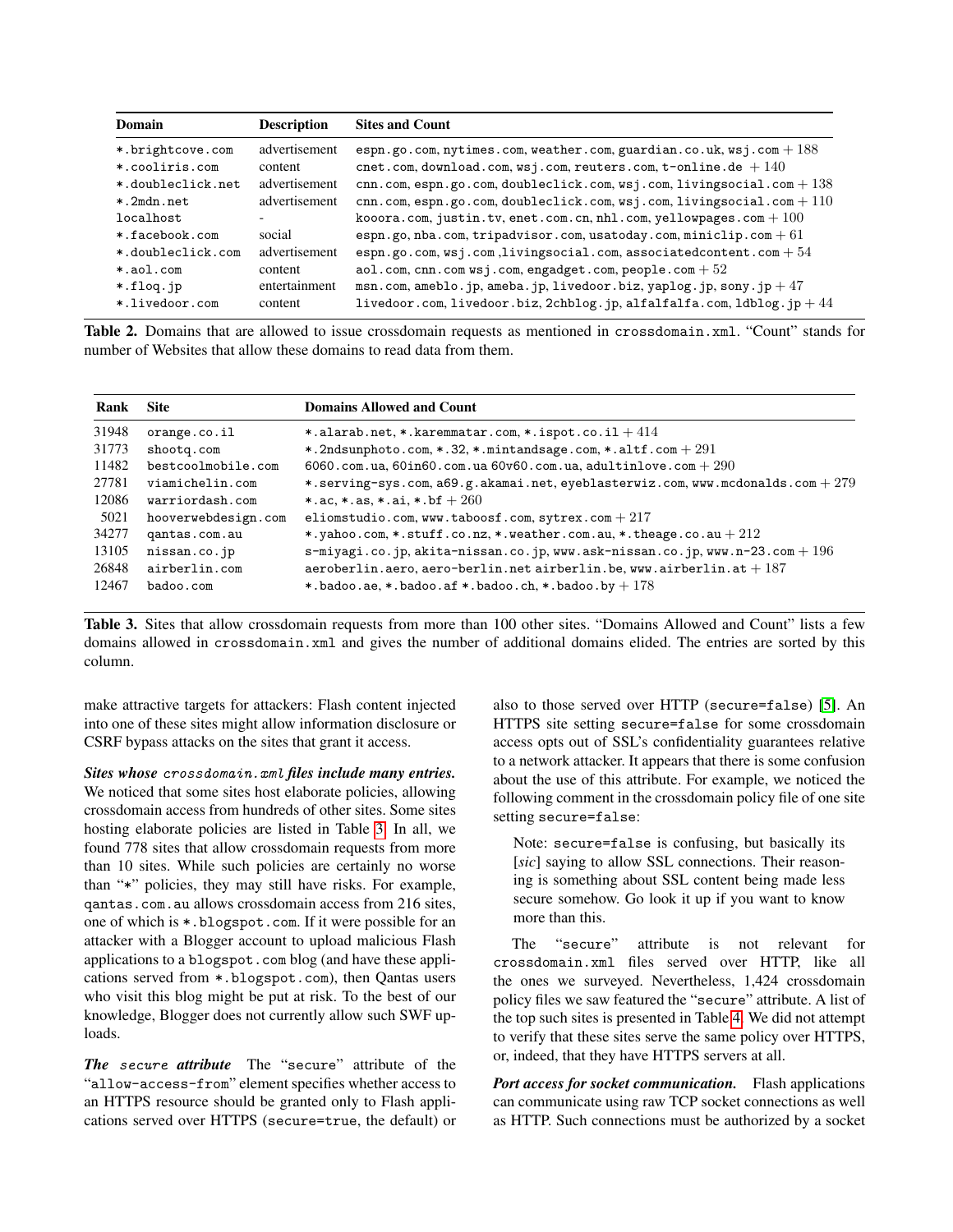| Rank | <b>Site</b>    |
|------|----------------|
| 4    | yahoo.com      |
| 23   | ebay.com       |
| 52   | cnn.com        |
| 59   | mediafire.com  |
| 66   | espn.go.com    |
| 67   | ameblo.jp      |
| 75   | ebay.de        |
| 77   | youporn.com    |
| 80   | cnet.com       |
| 88   | rapidshare.com |

<span id="page-7-0"></span>Table 4. Websites that grant access to HTTPS documents from Flash applications served over HTTP, by setting "secure" for "allow-access-from" to "false".

policy file on the target machine, served either from a master socket policy server (port 843) or from the port being connected to in response to a "<policy-file-request/>" XML request [\[15\]](#page-12-16). In either case, the retrieved policy must authorize the connection: Some "allow-access-from" element in the socket policy must name both the source domain (i.e., the domain hosting the Flash application) and, using the "to-ports" attribute, the target port (i.e., the server port being connected to).

Policy files served over HTTP (port 80) are not consulted by Flash Player for authorizing socket connections. Accordingly, the "to-ports" attribute is not relevant for the crossdomain.xml files we surveyed, which were all served over HTTP. Nevertheless, 537 crossdomain policy files we saw had a "to-ports" attribute specified; of these, 326 sites had "to-ports" set to "\*", the most permissive value. A list of top sites whose crossdomain.xml files include the "to-ports" attribute is presented in Table [5.](#page-7-1) In the absence of a robots.txt-like mechanism for excluding unwanted access, we did not attempt to ascertain that these sites actually host socket servers on the named ports.

*Header configurations.* Prior to version 9, Flash Player allowed Flash applications to set arbitrary custom headers on HTTP requests, except for a short blacklist of dangerous headers. Beginning with version 9, Flash Player allows sites to specify what custom headers they are willing to receive in requests from Flash applications, still subject to a blacklist [\[3,](#page-12-17) [2\]](#page-12-18). The "allow-http-request-headers-from" element in a site's crossdomain.xml file specifies the allowed headers. Though it shares the crossdomain.xml file with "allow-access-from," the "allow-http-requestheaders-from" mechanism is orthogonal, and governs the headers that Flash applications can send in requests to the site rather than whether they can read the site's response.

The allowed headers we saw in our survey and their frequency are listed in Table [6.](#page-8-0) Next to the wildcard "\*", the most commonly allowed header is "SOAPAction", used for Web services. We were able to find the description

| Rank | <b>Site</b>           | <b>Allowed Ports</b> |
|------|-----------------------|----------------------|
| 31   | mail.ru               | 80                   |
| 36   | vkontakte.ru          | 80                   |
| 66   | espn.go.com           | *                    |
| 67   | ameblo.jp             | *                    |
| 88   | rapidshare.com        | 80                   |
| 123  | mixi.jp               | 80, 8080             |
| 171  | espncricinfo.com      | $\ast$               |
| 179  | reference.com         | $\ast$               |
| 194  | ameba.jp              | $\ast$               |
| 246  | adultfriendfinder.com | $\ast$               |

<span id="page-7-1"></span>Table 5. Types of port access allowed in some Websites.

of a public Web service for one site that accepts the "SOAPAction" header: weather.gov provides SOAP API access to the National Digital Forecast Database (cf. [http:](http://www.weather.gov/xml/) [//www.weather.gov/xml/](http://www.weather.gov/xml/)).

*The* allow-access-identity *element.* We did not encounter any instances of the "allow-access-identity" element in our survey. This element, which grants read access based on cryptographic identity rather than domain, is supported by Adobe Acrobat but not by Flash Player.

*Sub-path crossdomain policy files.* In addition to the root policy file at /crossdomain.xml, sites can choose to specify policies that apply to resources within a specific directory and its subdirectories. For example, a sub-path crossdomain policy served from /secret/ controls access only to documents for which /secret/ is a path prefix. Sub-path policy files allow finer-grained control over crossdomain resource sharing than a single root policy. Properly deployed, subpath policy files reduce a site's attack surface.

To enable sub-path policy files, a site must specify an appropriate metapolicy. Metapolicy is specified in the root policy file, /crossdomain.xml, by means of the "site-control" element's "permitted-cross-domainpolicies" attribute. If this attribute is set to "none", then no crossdomain rules are allowed, even in the root policy file. If it is set to "master-only" then rules are allowed in the root policy file, but nowhere else. When "permittedcross-domain-policies" is set to "by-content-type", sub-path policy files are allowed if served with a Content-Type of text/x-cross-domain-policy; when it is set to "all", sub-path policy files are allowed if served with a text or XML Content-Type. As of Flash Player 10, the default setting for "permitted-crossdomain-policies" is "master-only". (Servers can also use an HTTP header to specify metapolicy.)

Of these options, "all" is the riskiest. An attacker who has a user account on the server might be able to upload a file to the server that will be interpreted by Flash as a sub-path policy file, which would enable crossdomain access to resources within the directory to which the file was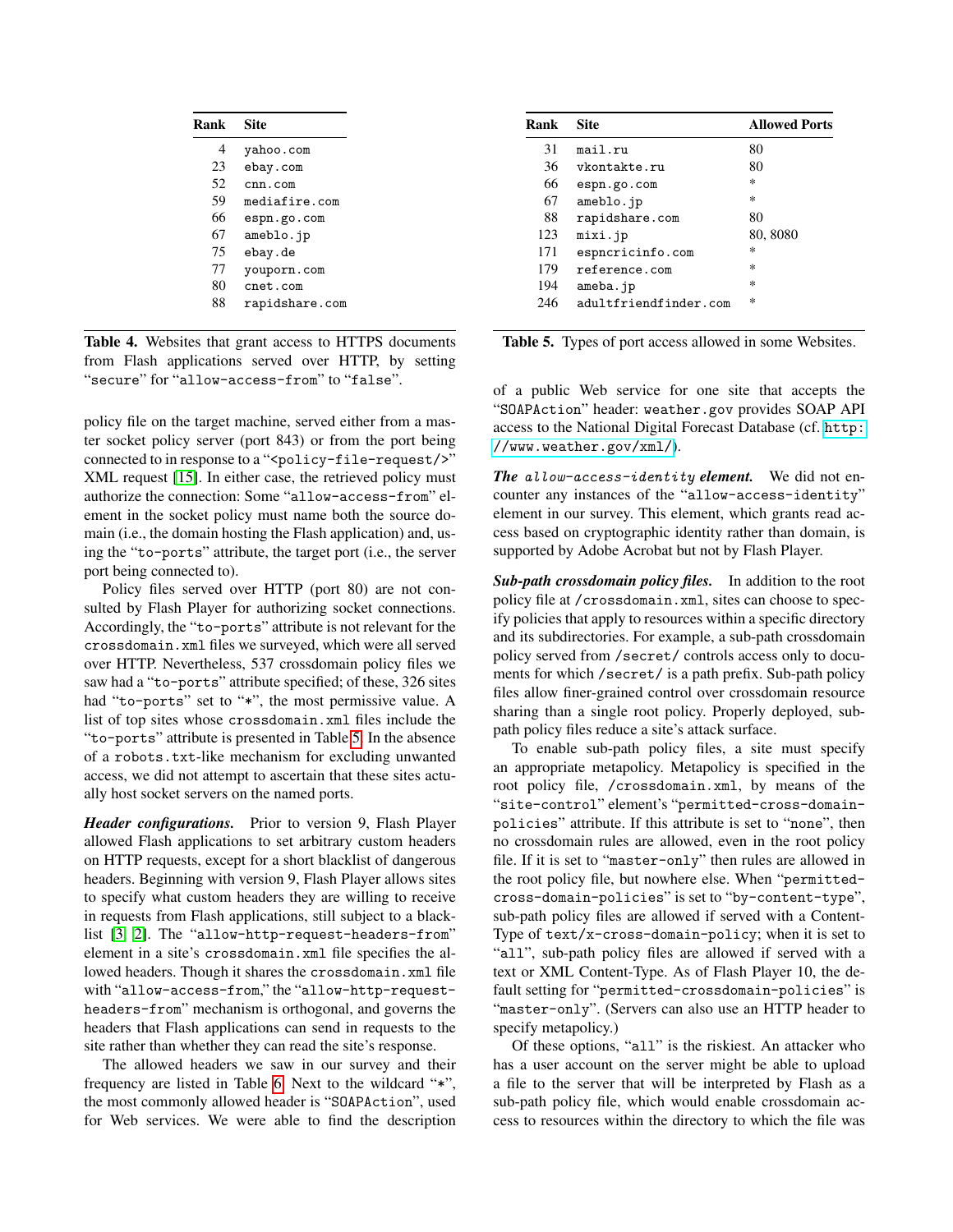| <b>Headers</b>                    | <b>Sites and Count</b>          |
|-----------------------------------|---------------------------------|
| $\ast$                            | twitter.com, ebay.com $+1078$   |
| SOAPAction                        | usa.com, $smh.com.au+92$        |
| Authorization                     | dominos.jp, gillete.com $+4$    |
| X-Requested-With                  | demotyvacija.lt, balsas.lt $+1$ |
| Accept                            | paperlesspost.com, official.fm  |
| i.travelpn.com.edgesuite.net      | travelocity.com, travelocity.ca |
| pragma                            | tpu.ro, gustos.ro               |
| none                              | thepetitionsite.com, care2.com  |
| GET                               | svenskfast.se                   |
| Content-Type                      | dr.dk                           |
| X-Permitted-Cross-Domain-Policies | sinematurk.com                  |
| X-WSSE                            | multiply.com                    |
| http://www.myexperiencephoto.com/ | fedex.com                       |
| Wanring                           | $u$ efa.com                     |
| *.emusic.com                      | emusic.com                      |

<span id="page-8-0"></span>Table 6. Types of allowed headers, and some sites whose crossdomain policy allows those headers.

| <b>Sub-path Policy Attribute</b> | Count |
|----------------------------------|-------|
| all                              | 896   |
| master-only                      | 706   |
| by-content-type                  | 402   |
| none                             | 38    |
| master_only                      |       |
| *.concordia.ca                   | 1     |
|                                  |       |

<span id="page-8-1"></span>Table 7. Metapolicies and their frequency of occurrence.

uploaded. This threat model does not apply to all sites, of course. Servers can also thwart such an attack, even assuming an "all" metapolicy, by disallowing user uploads that Flash would accept as crossdomain policy files, or by applying the "X-Permitted-Cross-Domain-Policies: none-this-response" header when serving user-uploaded content.

The metapolicies specified in the root policy files of the Alexa Top 50,000 Websites are summarized in Table [7.](#page-8-1) The column "Sub-path Policy Attribute" gives the value of "permitted-cross-domain-policies". The "sitecontrol" element is not mandatory and thus was not present in the crossdomain.xml file of all Websites. We did not attempt to measure whether servers set metapolicy using HTTP headers, or whether any sites whose metapolicy allows sub-path policy files actually publish such files.

*Sloppily configured policy files.* We encountered some incorrect or sloppy crossdomain policy files, suggesting that the site's developers misread the crossdomain.xml specification. This state of affairs seems dangerous, given the impact that an incorrect crossdomain policy could have on site security.

A root crossdomain.xml file whose "site-control" element has the "permitted-cross-domain-policies"

attribute set to "none" must not specify any access policy, either with "allow-access-from" or with "allow-httprequest-headers-from". Nevertheless, we found several sites, such as pixelpipe.com and akihabaranews.com, that do specify crossdomain access rules in their policy files despite having "permitted-cross-domain-policies" set to "none".

In two examples that almost certainly represent misconfiguration, drf.com had the "permitted-cross-domainpolicies" attribute set to "master\_only" (with an underscore instead of hyphen) and another site, concordia.ca, had this attribute set to "\*.concordia.ca".

Some Websites, such as vimeo.com and care2.com, have the "domain" attribute of an "allow-access-from" element and an "allow-http-request-headers-from" element set to "none", which actually implies that only the domain "none" can access the Websites. If the goal was to disallow crossdomain access, omitting "allow-accessfrom" and "allow-http-request-headers-from" elements altogether would have been a better approach.

An apparently mangled policy file we found was hosted on rollingout.com; it is shown in Figure [5.](#page-9-0)

# <span id="page-8-2"></span>4. Crossdomain Requests Issued by Flash Applications

We present an empirical study of the crossdomain requests issued by real Flash applications on popular Websites. Understanding the nature of crossdomain requests issued by real Flash applications can be helpful in interpreting the crossdomain policies published by sites, and in designing realistic defense mechanisms against attacks.

We carried out our study in three steps. First, we modified the Firefox browser to intercept and log external resource requests from the Flash Player plugin running inside the browser. Second, we ran the modified browser on the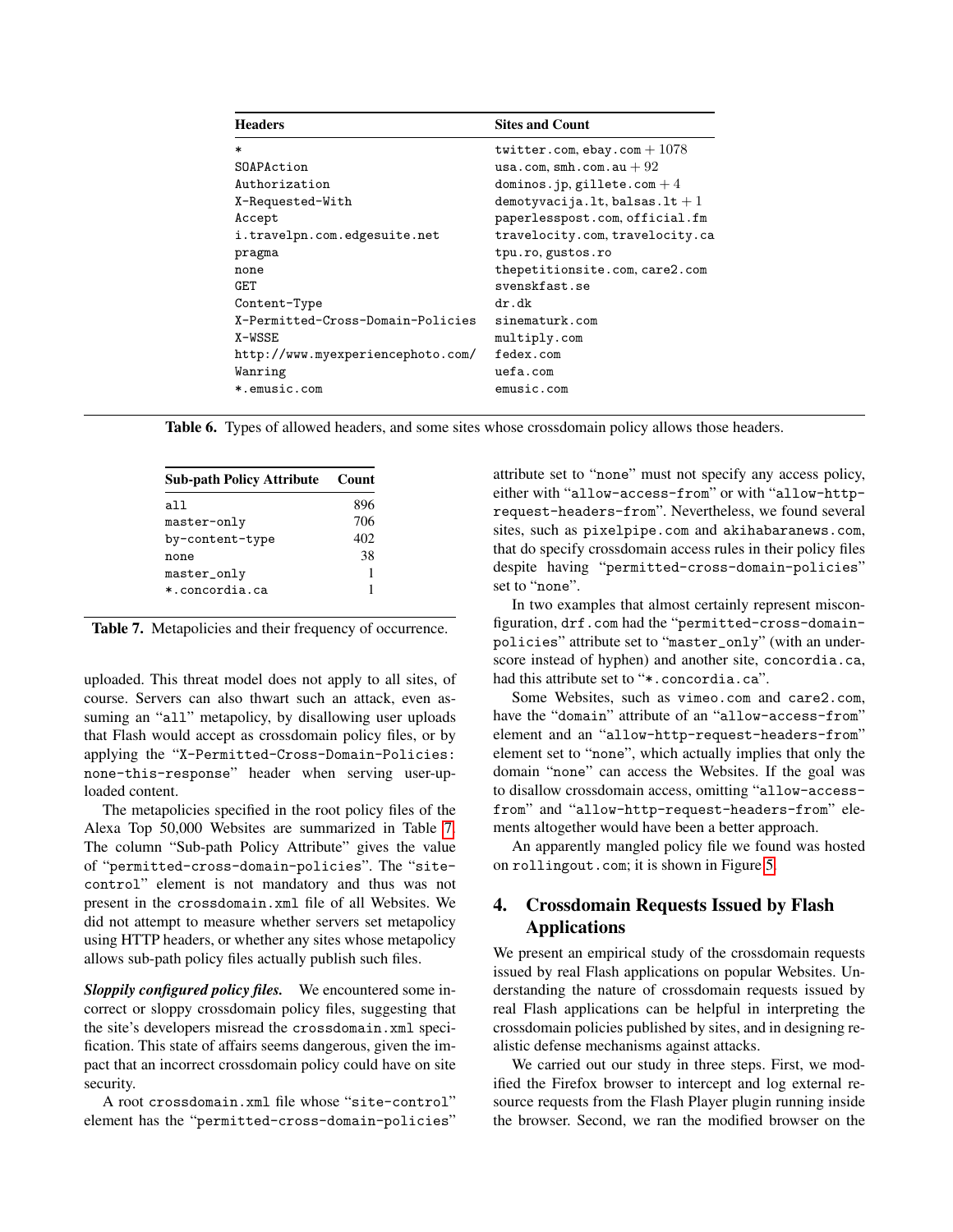```
<?xml version="1.0" encoding="UTF-8"?>
<cross-domain-policy>
  <allow-access-from domain="&lt;?xml version=&quot;1.0&quot; encoding=&quot;UTF-8&quot;?&gt;" />
  <allow-access-from domain="&lt; cross-domain-policy&gt;" />
  <allow-access-from domain="&lt;allow-access-from domain=&quot; &quot; /&gt;" />
  <allow-access-from domain="&lt;/cross-domain-policy&gt;" />
</cross-domain-policy>
```
<span id="page-9-0"></span>Figure 5. Crossdomain policy file hosted on rollingout.com

front pages of the Alexa global Top 50,000 Websites and recorded the crossdomain requests issued by Flash applications embedded on these pages. Finally, we studied the log files to obtain statistical data.

*Our modified Firefox.* We modified the Firefox 3.6 browser to report every Netscape Plugin Application Programming Interface (NPAPI) call made by the Flash Player plugin. Since the Flash Player plugin makes NPAPI calls whenever it requests to access data through the HTTP or HTTPS protocols, our modified Firefox can intercept and log crossdomain requests by Flash applications. Specifically, Flash Player calls browserside NPAPI interfaces including NPN\_GetURL and NPN\_GetURLNotify for reading data through the HTTP GET method, and NPN\_PostURL and NPN\_PostURLNotify for HTTP POST.

Our modifications to Firefox consisted of 56 lines of logging code placed at the beginning of these NPAPI interface entrypoints. The logging code records the name of the NPAPI interface called, the URL of the page in which the calling Flash application is embedded, the URL of the Flash application itself, and the URL of the document requested. We did not attempt to evaluate the performance overhead of our logging code. However, there was no noticeable slowdown in interactive use.

A limitation of our approach is that it allows us to observe browser-mediated HTTP requests made by Flash applications but not raw socket communication. Because only the browser-mediated requests have cookies attached by the browser, this is sufficient for our purposes. Studying socket access by Flash applications is also interesting, but would require more intrusive sandboxing of Flash Player.

A more serious limitation of our approach is that the NPAPI calls made by the Flash Player plugin do not have a one-to-one correspondence with crossdomain requests made by Flash applications. On the one hand, if access to some resource is not allowed by a site's crossdomain policy then Flash Player, having downloaded the policy, will not proceed to request that the browser retrieve the disallowed resource. This means that disallowed crossdomain requests do not generate NPAPI calls. On the other hand, the Flash platform includes mechanisms (such as the flash.display.Loader class) by which Flash applications can load resources to display without being able to read their contents, much like HTML's img tag; Flash Player will request these resources

using the same NPAPI calls as for requests that must comply with a crossdomain policy.

We deal with the ambiguities above as follows. First, we consider a request to be crossdomain if Flash Player consults a crossdomain policy file before making the request. That is, if a request for a resource at example.com was not preceded by a request for example.com's crossdomain.xml file then the request is not crossdomain. Conversely, if Flash Player ever requests example.com's crossdomain.xml file on behalf of a Flash application, then that application must have made at least one crossdomain request.

An NPAPI call requesting example.com's crossdomain policy file that is not followed by any NPAPI calls requesting example.com resources is evidence that the Flash application requested one or more resources disallowed by example.com's crossdomain policy. An NPAPI call requesting example.com's crossdomain.xml file that is followed by n NPAPI calls requesting example.com resources, for  $n \geq 1$ , is evidence that the Flash application made at least one and at most n crossdomain requests that were allowed by policy. (Once a crossdomain.xml file is downloaded, it is cached for subsequent crossdomain requests to the Website.) Together, these observations allow us to compute a lower bound on the fraction of crossdomain requests made by Flash applications that were denied by policy.

An alternative way to decide whether a request is crossdomain is to compare the requested URL to the URLs of the Flash application and of the page in which it is embedded. (A Flash application from origin A embedded in a page from origin  $B$  is not thereby endorsed into origin  $B$ , so origin  $A$ must also be considered.) We expect that the this approach and our heuristic approach would give similiar results, but have not attempted to compare them.

*Our corpus of Flash applications.* To evaluate the behavior of crossdomain requests issued by Flash applications, we ran our modified Firefox on the front pages of the Alexa global Top 50,000 Websites. We automated this visit using a simple bash script that directs Firefox to visit each page. The script detects whether the browser has fully loaded a page by monitoring its network bandwidth usage. Once the network usage drops under 500 bytes per second, our script considers the Web page to be fully loaded and proceeds to the next page. Using the script, we successfully ran our mod-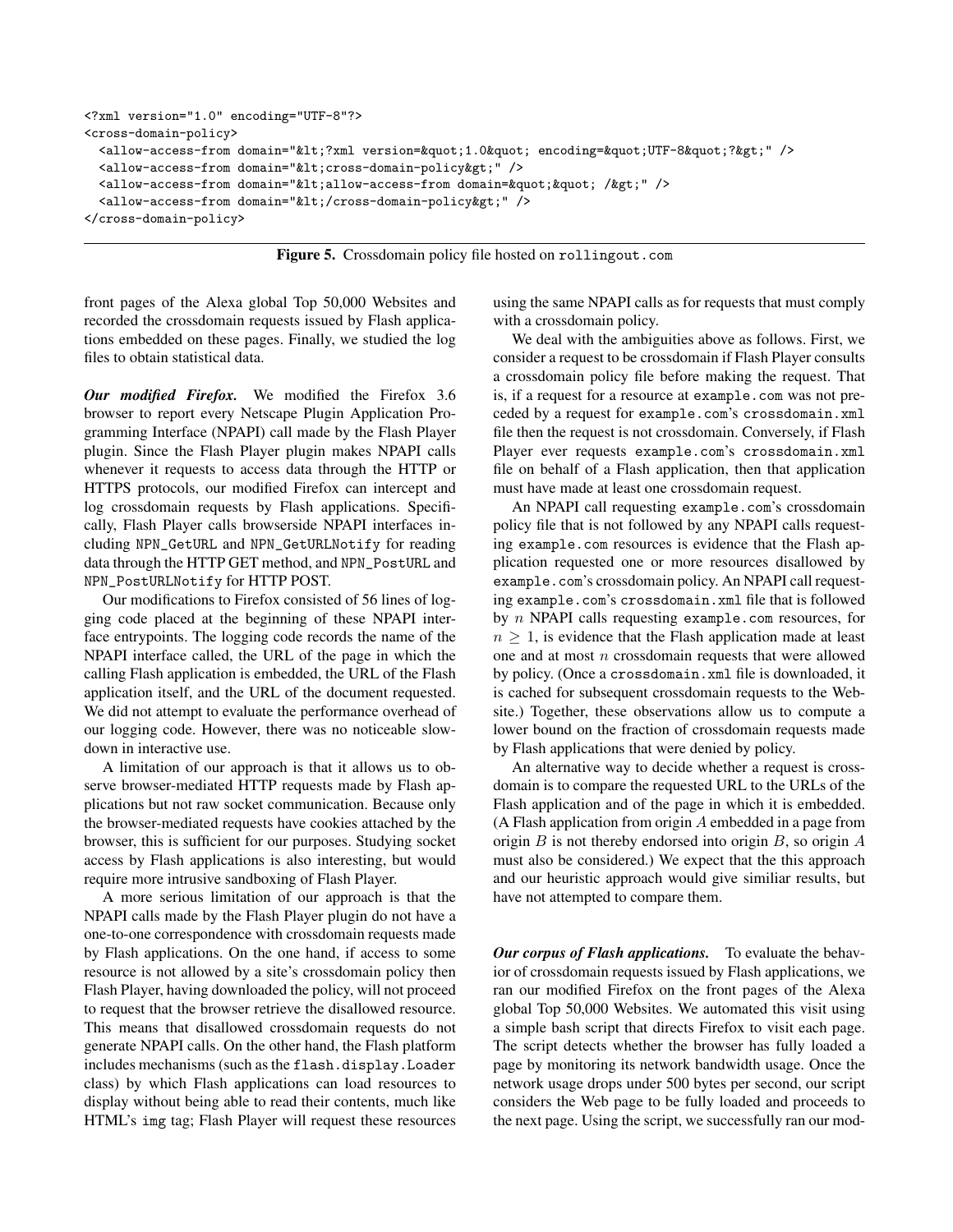| <b>Ref Count</b> | <b>Site</b>                  |
|------------------|------------------------------|
| 674              | i.ytimg.com                  |
| 601              | i2.ytimg.com                 |
| 580              | i4.ytimg.com                 |
| 578              | i3.ytimg.com                 |
| 550              | i1.ytimg.com                 |
| 407              | brightcove.vo.llnwd.net      |
| 387              | c.brightcove.com             |
| 344              | images.kontera.com           |
| 288              | newschool.slideshowpro.com   |
| 261              | api.dimestore.com            |
| 223              | b.vimeocdn.com               |
| 219              | l.player.ooyala.com          |
| 195              | receive.inplay.tubemogul.com |
| 175              | pixel.quantserve.com         |
| 169              | dc.tremormedia.com           |
| 164              | log.adap.tv                  |
| 151              | krocms.kro.nl                |
| 151              | i1.soundcloud.com            |
| 148              | i.cartoonnetwork.com         |
| 147              | caw.sv.us.criteo.com         |
|                  |                              |

<span id="page-10-0"></span>Table 8. Sites most frequently referenced by Flash applications we observed. "Ref Count" stands for the number of crossdomain requests targeted for each domain.

ified Firefox on these Websites in a total of about 74 hours on a fast network at a large university.

*Crossdomain request statistics.* We found that, out of 50,000 Websites, 8,746 (17.5%) host Flash applications that communicate through the network. The Flash applications we examined on these 8,746 Websites issued 102,169 HTTP/HTTPS requests through the NPAPI interface. Here multiple requests to the same URL are counted as distinct requests. Out of these 102,169 requests, 21,430 (21.0%) are crossdomain requests to a Website preceded by a request to the crossdomain.xml file of the Website. Even though our survey is limited to Flash applications embedded on the front pages of the top sites, it shows that crossdomain requests are frequently used in the wild.

We evaluated what Websites are most frequently referenced from other domains by the Flash applications we studied. Table [8](#page-10-0) lists the 20 Websites that are most frequently referenced. The "Referred" column lists the number of crossdomain requests issued to each Website; "Site" is the name of the Website. Every Website listed in this table was accessed over HTTP protocol. Most of the Websites referenced from other domains are content distribution services like \*.ytimg.com (for YouTube).

*Disallowed crossdomain requests.* The Flash applications we examined issued 10,565 requests to crossdomain.xml files on Websites in order to consult the crossdomain policy of the Websites before issuing a real crossdomain request. The fact that a request to a crossdomain.xml file of a Website is not followed by a subsequent requests to the Website implies that originally issued crossdomain requests were disallowed since they violated the policy described in the crossdomain.xml file. Out of the 10,565 requests to crossdomain.xml files, 1,545 (14.6%) requests were not followed by any subsequent requests to their target Website. Because there can be more than one request per target site, this 14.6% ratio does not measure the fraction of disallowed *request*. Using the heuristics described above, we can give a lower bound on this fraction. The number of requests to a crossdomain.xml file not followed by any further requests to the same domain  $-1,545$  - is a lower bound on the number of disallowed crossdomain requests. The 9,020 other requests to crossdomain.xml files were followed by a total of 21,430 crossdomain requests to documents other than the crossdomain.xml file; this is an upper bound on the number of allowed crossdomain requests. The fraction of crossdomain requests disallowed is thus at least  $1,545/(1,545 + 21,430)$ , or 6.7%. The actual fraction could be higher, but calculating it would require instrumentation of Flash Player rather than NPAPI interposition. Regardless, it appears to be the case that a significant number of crossdomain requests are disallowed in real Flash applications.

These disallowed crossdomain requests might be caused by misconfigured crossdomain policy files. It is also possible that Flash applications originally designed for running on a specific domain are sometimes used elsewhere without sufficiently careful consideration. Finally, it is possible (though unlikely) that these requests represent unsuccessful information disclosure attacks. Our current tool is unable to determine whether any of these reasons was responsible for the disallowed requests we observed. In addition, the nontrivial number of disallowed requests suggests that crossdomain requests are often unimportant or that error reporting facilities for deployed Flash applications are inadequate, since otherwise developers would have taken steps to address the failures.

# 5. Mitigation

Our survey, described in Section [3](#page-4-1) suggests that overly permissive Flash crossdomain policies are quite common among popular sites. When governed by an appropriate policy, crossdomain requests allow for fine-grained information sharing between sites. And, as we showed in Section [4,](#page-8-2) Flash applications in the wild make frequent use of crossdomain requests. We therefore do not believe that the correct reaction to our findings is to seek to eliminate crossdomain requests. Instead, in this section we consider some mitigations that might make it more likely that site administrators will specify safe crossdomain policies, or else might reduce the harm that arises from any misconfiguration.

*Crossdomain policy files should be audited.* Most modestly, we suggest that crossdomain policy files should be audited as part of a site's security audits just as a firewall ruleset is (and for the same reason). Flash authoring tools should is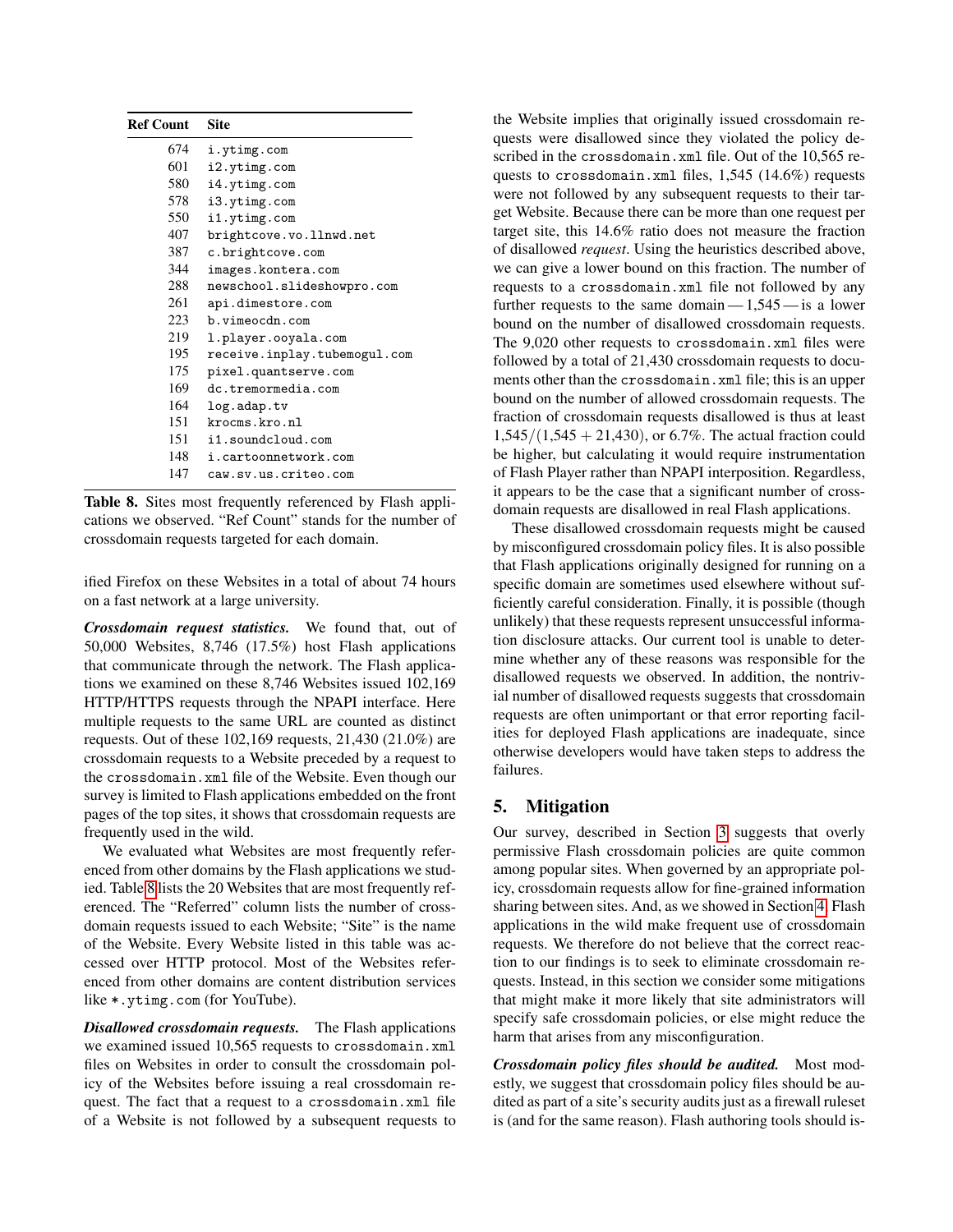sue warnings when encountering overly permissive policies (e.g., those that allow "\*" access).

*Stripped cookies by default.* Current browsers will attach cookies to any requests made by the Flash Player plugin on behalf of Flash applications. This is what enables the information disclosure and CSRF attacks discussed in Section [2](#page-2-2) on sites with overly permissive crossdomain policies. If browsers were modified so as not to attach cookies to these requests, Flash applications would be able to access only public data for which cookie authentication is not required. (Intranet servers might remain vulnerable.) It is not clear that such a change is practical, however. Flash developers may be relying on the current behavior, in which case changing it will break deployed applications. Moreover, the current NPAPI interface may not allow browsers to reliably distinguish same-origin and crossorigin requests made by Flash Player; changing this interface would be difficult except perhaps where the Flash Player plugin is closely integrated with the browser, as in Google Chrome.

*Stripped cookies as an option.* As a compromise between always attaching cookies and stripping them, the crossdomain policy file format could be augmented to allow sites to express whether they would like cookies attached or not. This approach, like the one described above, has the drawback of requiring changes to the NPAPI interface. In addition, we have shown that administrators tend to install overly permissive crossdomain policies; given the option, they may opt to have cookies sent.

A more complicated but perhaps feasible approach would be to have Flash Player to bypass the browser and make HTTP and HTTPS requests directly, maintaining its own cookie file independent of the browser's. Where necessary, the browser-side and plugin-side cookies could be associated through communication between JavaScript, ActionScript, and the site. This approach would have serious disadvantages. It would require Flash Player to duplicate the browser HTTP stack; it might exacerbate DNS pinning attacks; and it would make tying a Flash request to a browser session much more difficult than now.

*Taint tracking for protecting crossdomain content.* To benefit an attacker, sensitive information obtained by means of a crossdomain request must then be sent over the network to a server she controls. Suppressing this sort of information transfer might mitigate information disclosure attacks, though it would not prevent CSRF token bypasses.

Dynamic taint tracking [\[20\]](#page-12-19) is a promising way of controlling the propagation of information. Using taint tracking, a piece of confidential information is tagged with a special value called *taint*, and the taint is carried along with the information. By blocking tainted values from propagating to those program points that can leak it, we can protect confidential information.

Flash Player could be modified to apply taint to all values obtained through crossdomain requests, $3$  and to refuse to transmit tainted values over the network (or at least alert the user, the targeted site, or Adobe). With this approach current crossdomain.xml files could be used more safely. However, the modifications required to Flash to support taint would be substantial, and may cause performance degradation. Depending on the taint tracking techniques used, false positive or false negatives may be a problem.

# 6. Conclusion

We have surveyed the crossdomain policy files on the Alexa global Top 50,000 sites. Furthermore, we have used a modified Firefox browser to survey the actual crossdomain requests made by Flash applications hosted on the front pages of these sites. Our survey provides new data about the use of Flash crossdomain policies on popular sites, suggesting that Flash's crossdomain policy mechanism may be liable to misconfiguration in practice. Such misconfiguration could lead to attacks including information disclosure and CSRF token bypass. We have proposed some techniques for mitigating the security problems that might arise from such misconfiguration.

There are many promising avenues for future work. First, it would be interesting to repeat our survey on a larger number of sites; and to consider sub-path crossdomain policy files as well as root policy files.

Second, it would be worthwhile to determine whether overly permissive configuration on specific sites in fact leads to exploitable vulnerabilities (and to do so automatically, rather than by manual inspection). It is possible that such vulnerabilities would have repercussions beyond the sites hosting the crossdomain policy. For example, some sites in our survey having "\*" access policies support "Login with Facebook" authentication. To the extent that such sites reflect Facebook data for logged-in users, that data would potentially be at risk. More generally, as one of our anonymous reviewers asks, what is the interaction between crossdomain access and redirect-based federated identity systems?

Third, more extensive instrumentation of Firefox or Flash Player would allow for greater insight into the reasons that Flash applications make crossdomain requests, why so many appear to be disallowed by policy, and whether stripping cookies from crossdomain requests would break deployed applications.

Fourth, studies of other crossdomain policy mechanisms, such as the W3C's CORS [\[21\]](#page-12-20) proposal, may be illuminating.

To facilitate future work, we hope to make our code and data available to other researchers.

<span id="page-11-0"></span><sup>3</sup> Tainting all values obtained by crossdomain requests may lead to overtainting, but there is no reason to believe that developers will be able to specify which portions of their sites are sensitive and should be tainted.